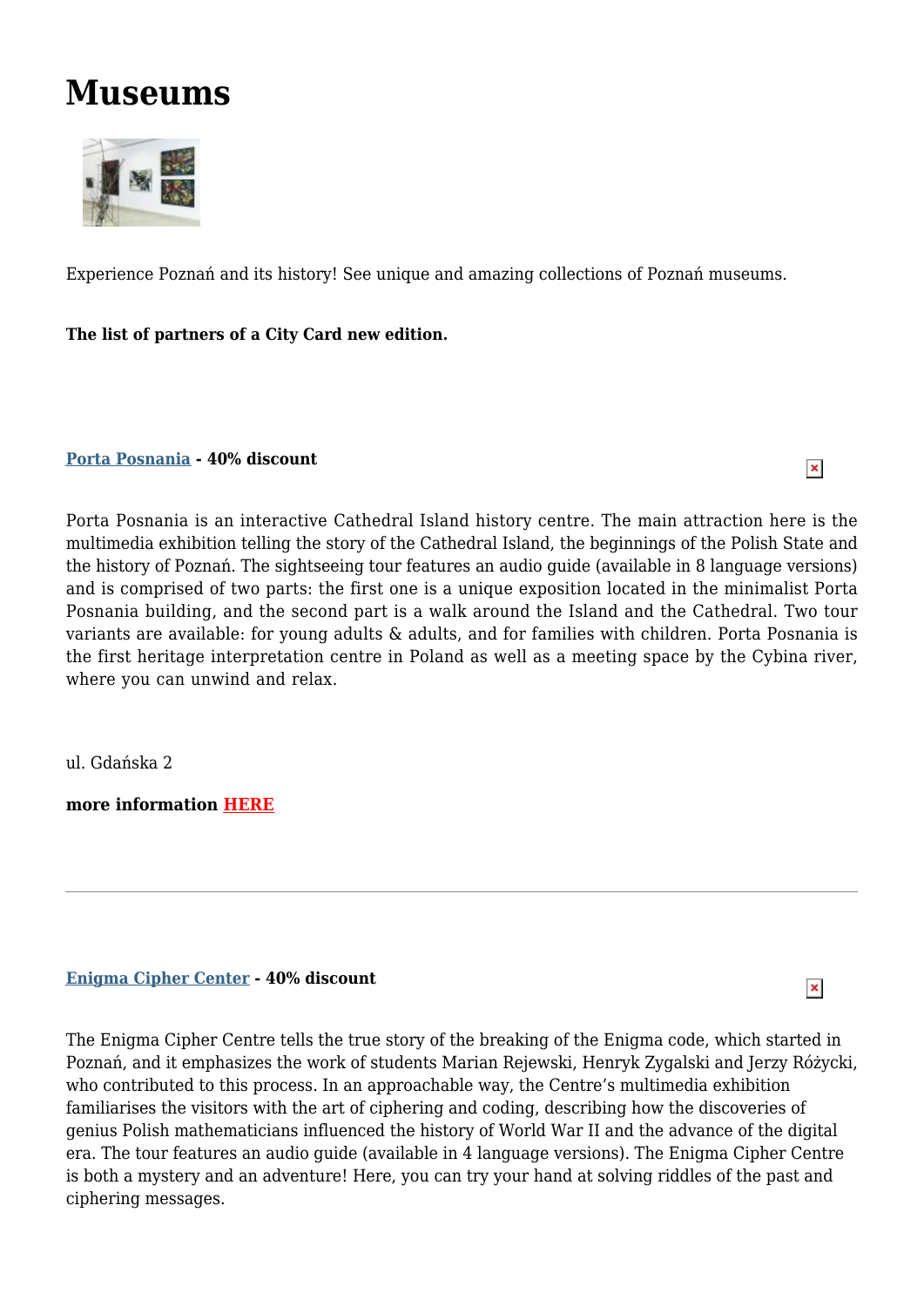## **Models of Historic Poznań - 25% discount**

 $\pmb{\times}$ 

 $\pmb{\times}$ 

The Franciscan Church's vaults host 3 models: the model of historic Poznań, the model of first [Piasts'](http://poznan.travel/en/poi/show/id/436) town and the model of the Old Market Square. The first one depicts Poznań as presented in Braun-Hogenberg's picture of 1618. Built in the scale of 1:150 on an area of 50 sq. meters, the model is Poland's and in fact Europe's first historic city model offering such accuracy. The model contains more than 2300 structures. The second one shows the appearance of Poznań during the times of the first Piast dynasty rulers. The form and the arrangement of the settlement date back to the 11th century. In consideration of blind people, third model (1:100) has been made in the convex technique. The descriptions of the elements are in Braille.

ul. Franciszkańska 2 (basement of the Franciscan Church, entrance on Ludgardy Street) **more information HERE**

# **Archaeological Museum - free entrance**

Poland's only actual obelisk from ancient Egypt, tools used several thousand years ago by the first [inhabitants](http://poznan.travel/en/poi/show/id/73) of presentday Greater Poland, funerary urns in the shapes of faces – these are some unusual sights that can be seen in the Archaeological Museum in Poznan. This is one of the oldest, largest and most active museums in Poland. It presents five permanent exhibitions: Prehistory of Wielkopolska, Poland was established here, Death and Life in Ancient Egypt, Archaeology of the Sudan and North African Rock Art. These exhibitions are equipped with multimedia, some with touch panels and LCD screens. Some exhibits are interactive and visitors can try their hand at creating a rock art rite, assume the roles of archaeologists working on a dig or try on a real medieval knight's chain mail.

ul. Wodna 27

# **more information HERE**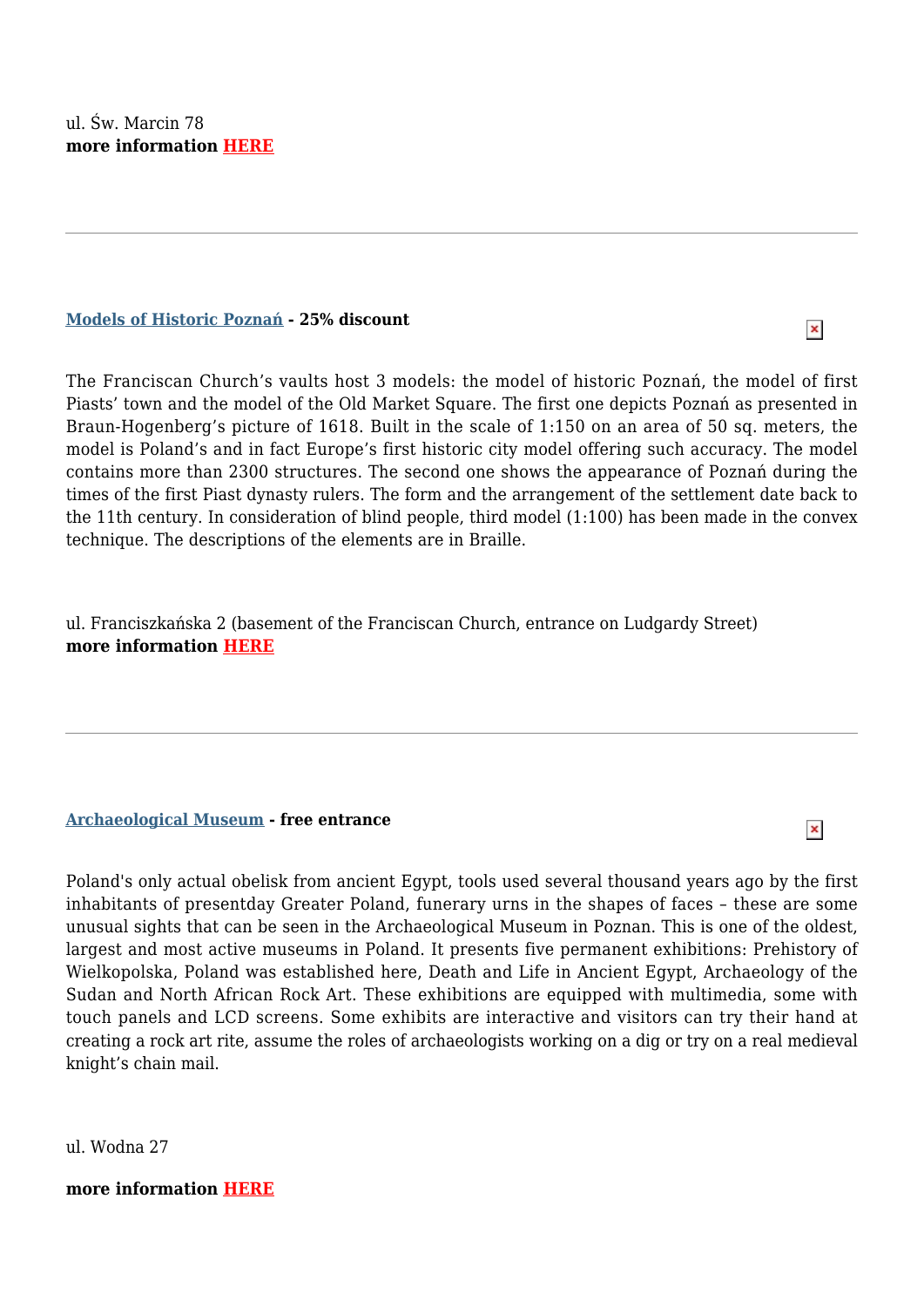#### **Archdiocesean Museum - free entrance**

The museum resides is the 1520's building of the former Lubrański Academy. It presents religious art [reflecting](http://poznan.travel/en/poi/show/id/439) each individual era's understanding of beauty – from the Middle Ages until the modern times. One of the museum's assets is its Gothic art collection – the richest ensemble of sculptures and paintings from the 14th and 15th century in this part of Poland. Apart from the medieval art the museum holds a collection of modern Polish and European paintings, an interesting collection of textiles as well as silver and golden dishes (in Italian 'argenterie'). What makes this exhibition unique and memorable are everyday objects, now unused and partially forgotten.

ul. Lubrańskiego 1, Cathedral Island

**more information HERE**

## **Museum of 'Poznań' Army - free entrance**

The Museum of the "Poznań" Army is located in a casemate corridor of the so-called "Small Sluice" of the Poznań [Citadel,](http://poznan.travel/en/poi/show/id/952) the former Fort Winiary, erected by Prussians between 1828 and 1842. It holds items related to the history of the Polish Army from the interbellum period, with particular focus on the "Poznań" Army in the 1939 September campaign and the Battle of the Bzura. The exhibition features elements of a Polish soldier's equipment and weapons as well as an interesting display of battlefield remnants from the Battle of the Bzura. The Museum also has a large collection of photographs depicting the everyday life and army service in military units stationed in the 4th Corps District (Okręg Korpusu nr VII).

al. Armii Poznań, Cytadela Park Mała Śluza 1

## **more information HERE**

 $\pmb{\times}$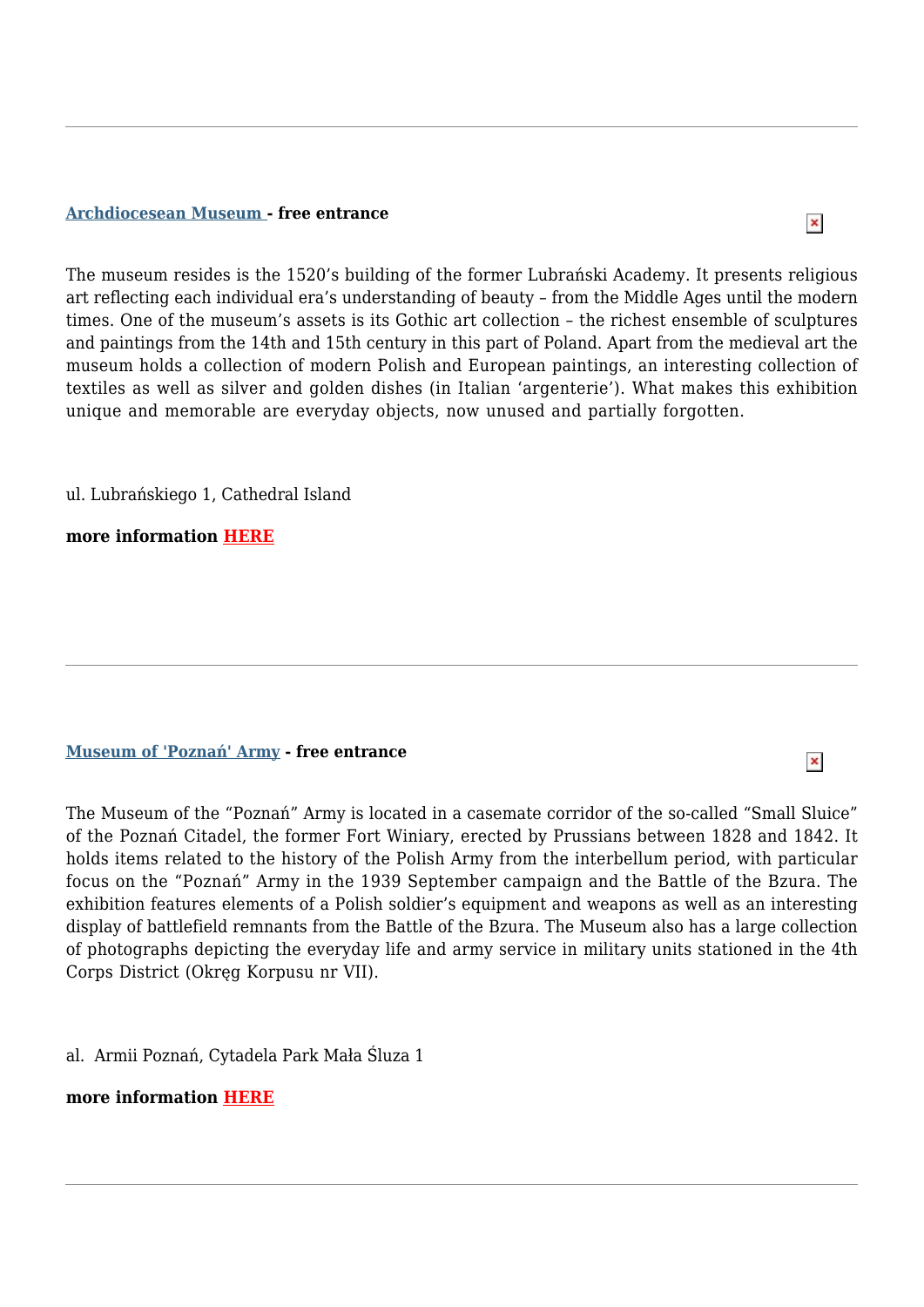

 $\pmb{\times}$ 

 $\pmb{\times}$ 

Ethnographic Museum is housed in the premises of the former Masonic lodge. This building, built in the years [1817–1819](http://poznan.travel/en/poi/show/id/444) is an example of late neoclassical architecture. The museum is surrounded by a historic park on the assumptions of the Baroque with preserved old trees. At its centre there is an ancient well from the seventeenth century. Collections and expositions introduce Polish cultural issues, the Wielkopolska region, as well as some distant and exotic territories.

The museum through their work tries to be a place of knowledge, discussion, reflection and exchange of different points of view. Currently, the museum organises an exhibition to celebrate 100 years of ethnographic collections in Poznań showing the most interesting sights in its possession.

ul. Grobla 25, entrance on Mostowa Street

**more information HERE**

## **Museum of Historical Costume - 30% discount**

This Museum is the only museum in Poland entirely devoted to the history of clothing, fashion and the craft [associated](http://www.xixgallery.com) with it. Historical costumes and the history of fashion are an underrated source of information about the past. It can tell us much about the historical structure of the society and its customs. It is also intrinsically linked with the development of the craft and technologies affecting the production of garments. In the Museum of Historical Costume you can admire unique historical pieces of craft, from 18th-century fabrics to extraordinary dressers from the beginning of the 20th century. The exhibition is modified every year. Thanks to this, many different interesting and sometimes surprising subjects related to the history of clothing may be investigated and highlighted.

ul. Kwiatowa 14/2

**more information HERE**

## **Museum of Musical Instruments - free entrance**

[Poznań's](http://poznan.travel/en/poi/show/id/446) Museum of Musical Instruments is the only museum in Poland exhibiting both professional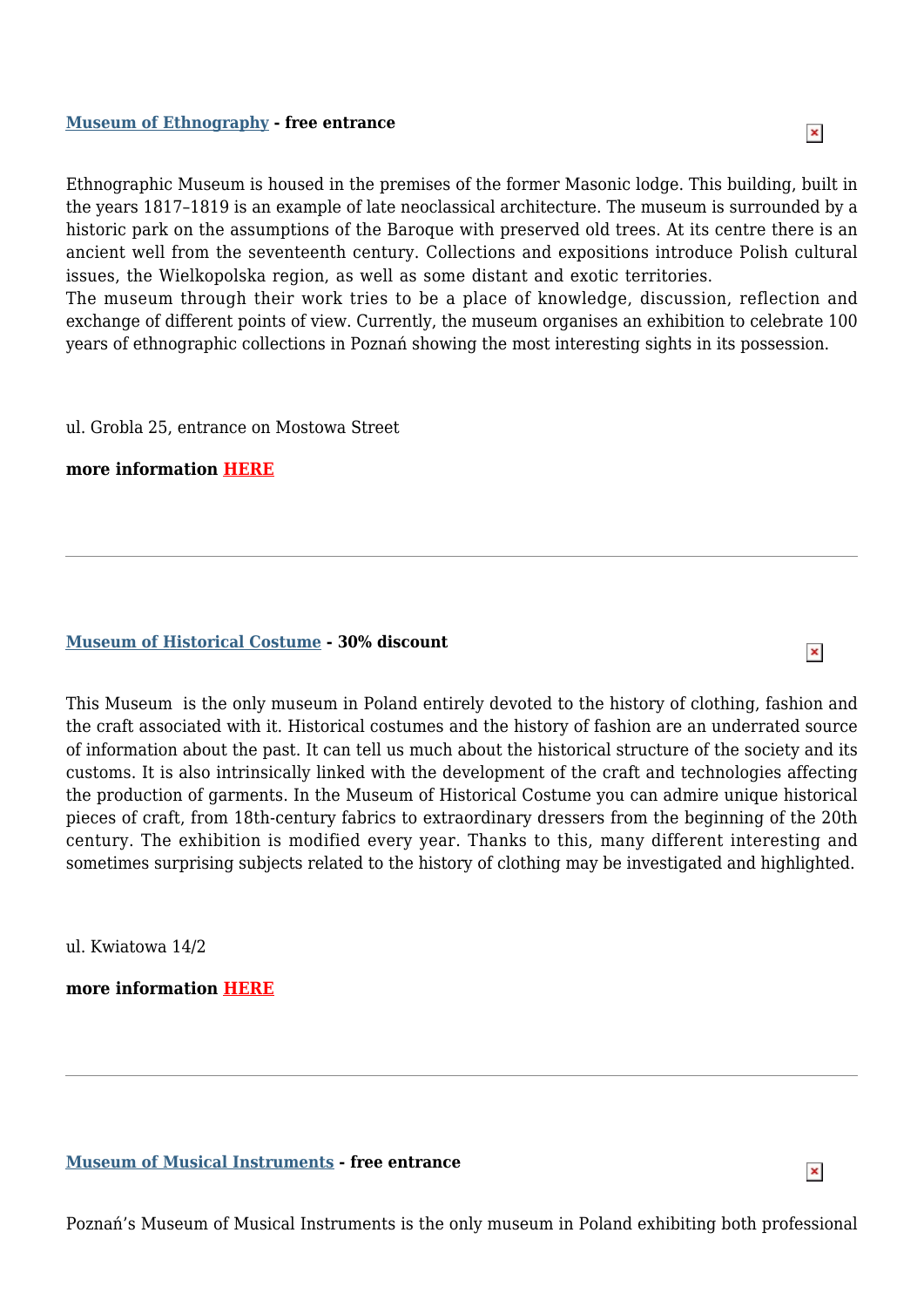and folk instruments. Currently, the museum has over 3000 items, 500 of which are a part of the Museum's permanent exhibition. Each of the 16 galleries focuses on an area or phenomenon which is its principal theme. The first two levels guide visitors through selected issues from the history of European artistic music. The third level introduces musical traditions of various cultures of the world. Among the most interesting musical instruments in the Museum's collection is a violin which used to be owned by H. Wieniawski and a harpsichord which was played by the young W. A. Mozart and the son of J. S. Bach. Visitors can tour the museum with a multimedia guide on a tablet, which contains detailed information on selected pieces and samples of their sound.

Stary Rynek 45

**more information HERE**

## **Museum for Wielkopolska Martyrs Fort VII - free entrance**

The museum is located in Fort VII - Colomb which during the Second World War became the first German [concentration](http://poznan.travel/en/poi/show/id/450) camp on Polish ground. It documents the martyrdom of the people of Wielkopolska, and collects all kinds of exhibits from that period. The museum has a vast collection of camp correspondence, drawings, photographs, the prisoners' personal documents as well as those issued by the German occupation authorities, and objects of everyday use, such as bread medallions, wallets, dictionaries, rosaries. The institution serves as an archive of prisoners' relations and creates personal files with the descriptions of the fates of the people who found themselves in Fort VII. The records, currently around 5000, largely including the photographs of the prisoners, are an important historical source.

al. Polska

**more information HERE**

# **National Museum - free entrance**

 $\pmb{\times}$ 

 $\pmb{\times}$ 

The Museum is located in two buildings. In the eclectic abode from 1904 in the basement there is the [Ancient](http://poznan.travel/en/poi/show/id/443) Art Gallery with an extraordinary and rare collection of Roman imperial portraits. On the ground floor there is the Medieval Art Gallery as well as the 16th–18th Century Polish Art Gallery. On the first floor there is the collection of Western-European art – as well as the only in Poland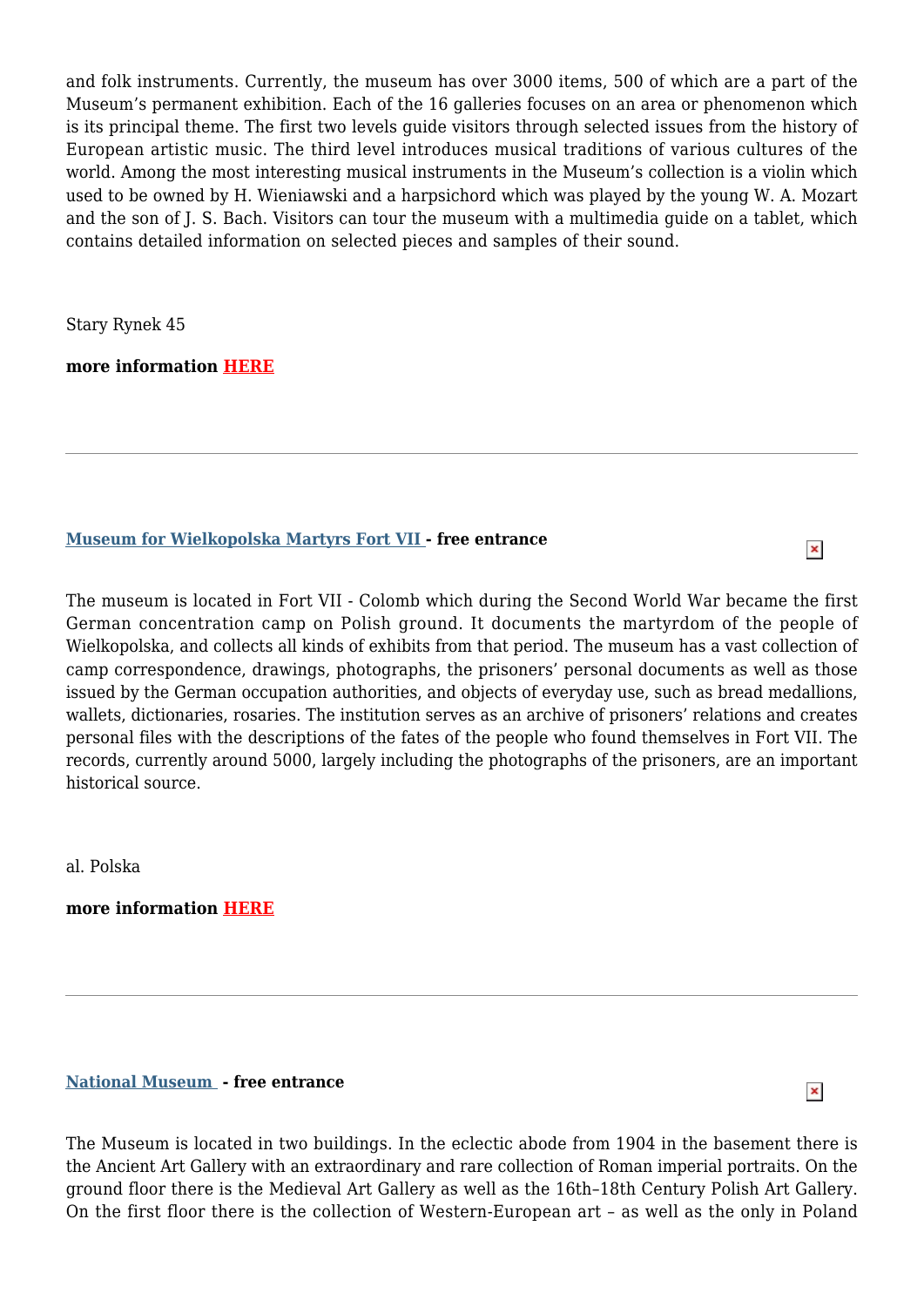collection of Spanish paintings. In the Poznań collection there is also the only Claude Monet painting in Poland – The Beach in Pourville. The new wing of the museum showcases the works from the Enlightenment through Romanticism, Formalism, Impressionism to Symbolism in the Polish Art Gallery, to modern works by Kantor or Nowosielski, as well as pieces from last two decades.

Al. K. Marcinkowskiego 9

**more information HERE**

# **National Museum of Agriculture and Food Industry in Szreniawa - free entrance**

The Museum is located 10 km south of Poznań on the Wrocław/ Zielona Góra route along the [Wolsztyn](http://poznan.travel/en/poi/show/id/1098) railway line. Its holdings are on display in and around the historic 19th century farm buildings of a former court park and manor farm of Szreniawa. The outdoor exhibitions include among others a beekeeping heritage park and a shed with various agricultural machinery. The Museum's collections illustrate the history of the Polish countryside, farming and food industry from all regions of

Poland. Its 20,000 plus items document the material and spiritual legacy of several generations of Polish rural area dwellers.

ul. Dworcowa 5 Szreniawa / Komorniki

**more information HERE**

# **Museum of the Poznań Uprising - June 1956 - free entrance**

The Museum offers exhibitions informing visitors about the history of the Poznań protests of 1956 as well as [providing](http://poznan.travel/en/poi/show/id/454) a general overview of events between 1945 and the end of the Polish People's Republic. Here, you can find out about the worker's strike of 28th June 1956, the first social uprising in the Polish People's Republic, which was not only significant on the local scale, but also for the country as a whole. The Poznań protests of 1956 started the Polish nation's journey to political changes and to overthrowing communism. The Museum's permanent exhibition tells the story of the events of 28th June 1956; it describes the causes of the strike and the sequence of events. The exhibition features, among others, reproductions of photographs from 1956, items commemorating the victims of the 1956 strike, models of the monument in honour of the Poznań protests of 1956 as

 $\pmb{\times}$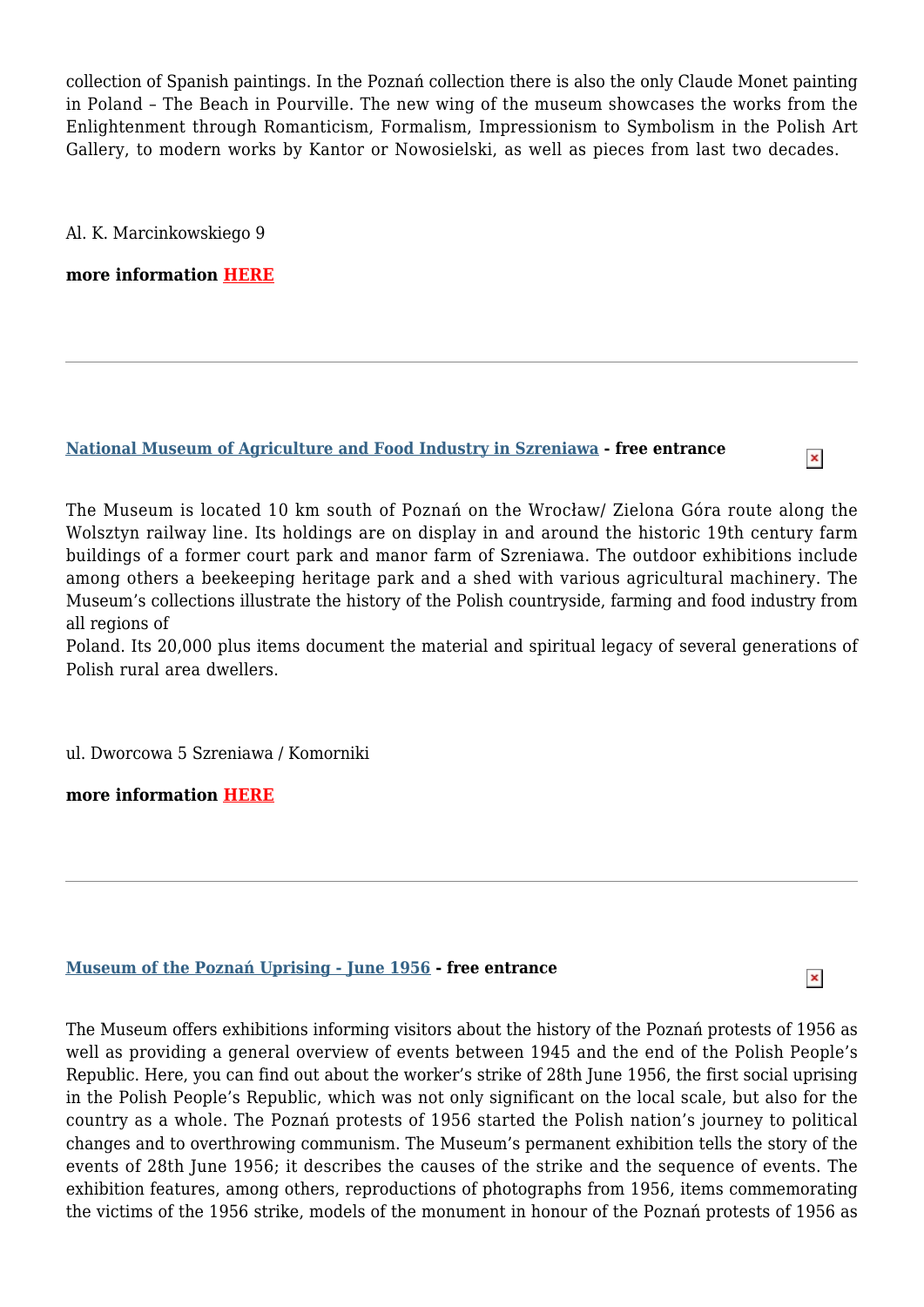well as multimedia materials. The exhibit also depicts the society's fight for preserving the memory of the events of 1956.

ul. św. Marcin 80/82, Imperial Castle

**more information HERE**

## **Museum of the Wielkopolska Uprising 1918-1919 - free entrance**

The permanent exhibition of Wielkopolska Uprising 1918–1919 Museum, in a modern interior, shows the tradition of Wielkopolska's battles for independence from the end of the 18th century until Wielkopolskie Uprising 1918–1919, which brought victory. The exposition is rich with photographs, documents, 18th–20th century weaponry as well as Wielkopolska Army and insurgent uniforms. The display is accompanied by multimedia materials, which add to its value. Among the museum's many exhibits, the post with the Maxima heavy machine gun from 1908 or the matrix of the Wielkopolska to the Mothers of the Fallen in Battle memorial badge from 1919 deserve special attention.

 $\pmb{\times}$ 

 $\pmb{\times}$ 

Stary Rynek 3, Guardhouse

**more information HERE**

## **Museum of Wielkopolska Insurgents in Lusowo - free entrance**

The Museum was furnished using funds collected by the Society for the Memory of General Józef Dowbor Muśnicki [\(Towarzystwo](http://www.muzeumlusowo.pl) Pamięci Generała Józefa Dowbora Muśnickiego) in Lusowo. The Museum is now a cultural institution of the Tarnowo Podgórne commune.The Museum's rooms house original documents, maps, photographs, banners, uniforms, military items, models and other memorabilia related to the history of the Greater Poland Uprising and the insurgents. The Museum also describes how the inhabitants of Greater Poland contributed to regaining independence by Poland through their participation in the Polish-Ukrainian War, the Polish-Soviet War and the Silesian Uprisings. A separate room is devoted to General Józef Dowbor Muśnicki and his family, in particular his two daughters: Janina, murdered in Katyń, and Agnieszka, executed in Palmiry.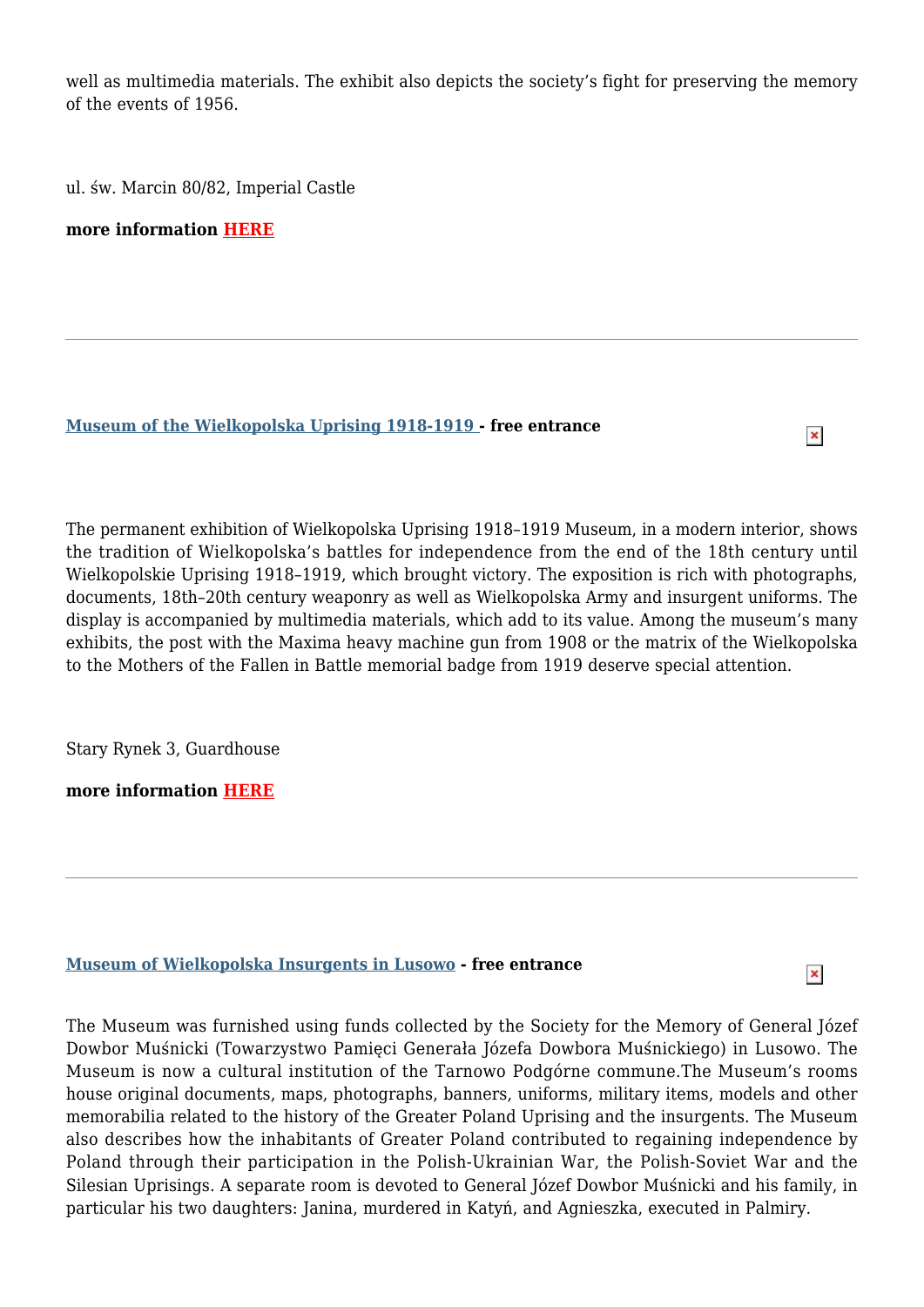## **more information HERE**

#### **Arkady Fiedler Museum and Literary Workshop - 50% discount**

Located in the town of Puszczykowo, 15 km south of Poznań, the Museum dates back to 1974 when it was [established](http://poznan.travel/en/poi/show/id/487) as a Fiedler family residence. The Museum holds some of the most interesting keepsakes and trophies collected by the author and traveller Arkady Fiedler and his sons during their travels. It features original North and South American, African and Asian artefacts, including ritual sculptures and masks, musical instruments and Hibaru Indian human head trophies. Some of the exhibits may be touched. For instance, visitors may play a tam-tam drum and other exotic instruments. The Garden of Tolerance surrounding the Museum building holds an unusual collection of sculptured replicas of famous ancient monuments, including the Bolivian Gate of the Sun, an Aztec calendar and an Easter Islands statue.

Puszczykowo, ul. Słowackiego 1

**more information HERE**

#### **Natural-Hunting Museum in Uzarzewo - free entrance**

 $\pmb{\times}$ 

The Museum is located in Uzarzewo, about 15 kilometres from Poznań by the Piast Track. The historic castle and park [complex](http://poznan.travel/en/poi/show/id/933) includes two structures in its area. The mid-19th century palace houses the exhibition of forestry and hunting history since most ancient times: weaponry, hunting accessories and trophies. In the stable/carriage house the natural environment of Wielkopolska is presented as well as the fauna inhabiting it, with a special emphasis on wild game. In 2004, a new exposition has been commissioned – Adam Smorawiński's hunting trophies. The collection includes trophies of wild game from all parts of the world and has been located in the exhibition hall founded by the hunter and donor himself. Another wing has been added to it in 2010. The pride of the collection is the so called 'Great African Five' (a lion, an elephant, a rhinoceros, a leopard and a buffalo).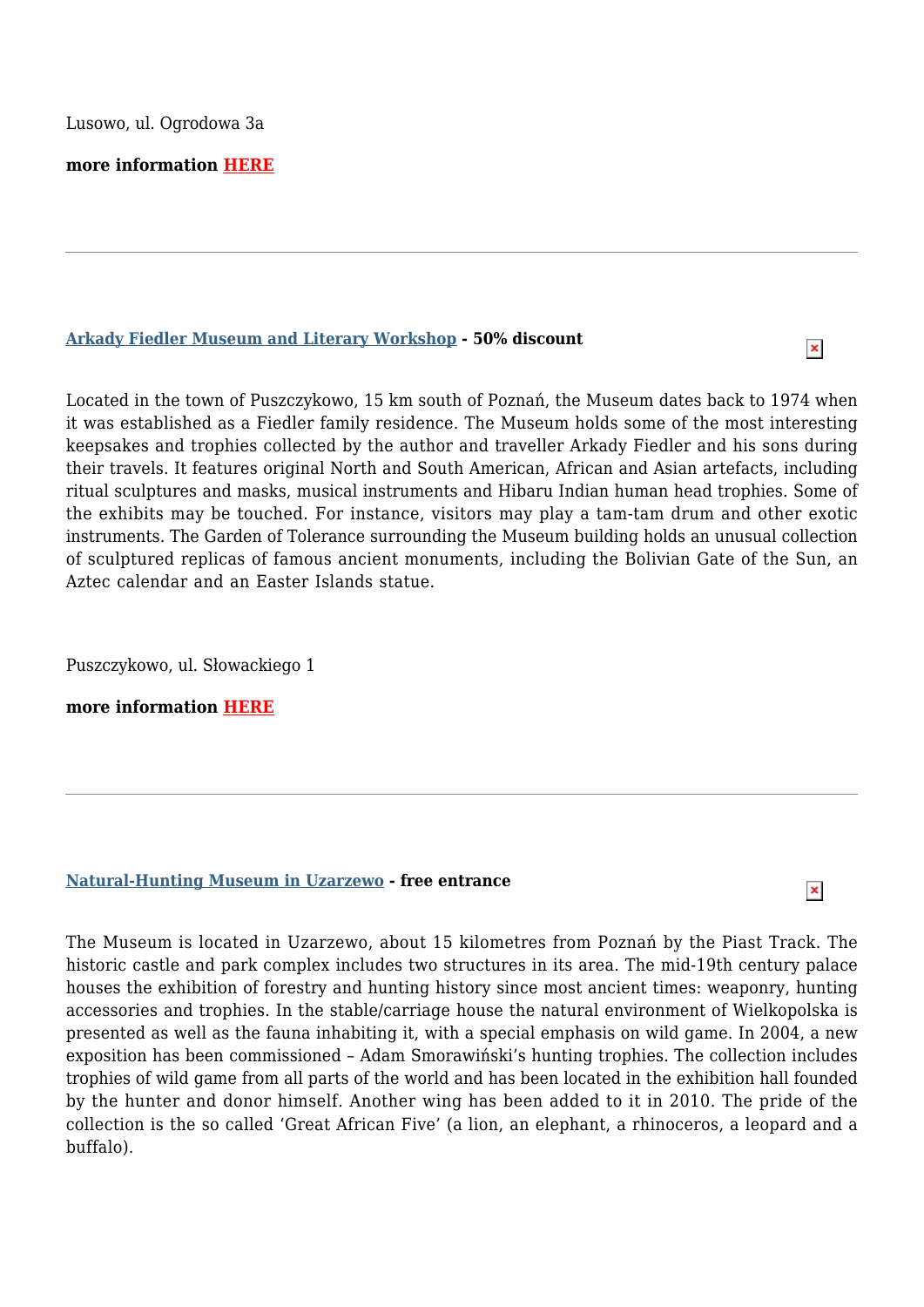Uzarzewo, ul. Akacjowa 12

**more information HERE**

#### **Beekeeping Museum in Swarzędz - free entrance**

 $\pmb{\times}$ 

The Museum is located 10 km east of Poznań on the Warsaw Route. The Heritage Museum is Europe's only [collection](http://poznan.travel/en/poi/show/id/490) of beehives of its kind. Its outdoor exposition has been devoted to the Polish history of beekeeping. Its beehives range from wood plank to straw varieties to hive imitations of buildings and statues. This former farm house has been adapted to house an entire display of these utility insects. The collections focus on beekeeping and silk production, solitary bees and bumblebees.

ul. Poznańska 35, Swarzędz

**more information HERE**

# **Museum of Applied Arts - free entrance**

It is located on the Przemysł Hill, in the very heart of the city of Poznań. The castle tower which is 43 [meters](http://www.mnp.art.pl) high, offers a unique view of the city and its surroundings. In the space of 1500 m² a new exhibition, devoted entirely to the applied art, is presented. It is the only such place in Poland. Amongst 2000 objects arranged in a unique way, one can find furniture, ceramics, glass and metal, weapons, jewellery, fabrics, costumes and accessories. The museum presents applied art from Middle Ages until modern times. To preserve the memory of the royal past of the place that the museum is situated in, an exhibition concerning Przemysł II and the history of the Castle has been placed on the ground floor.

Góra Przemysła 1

**more information HERE**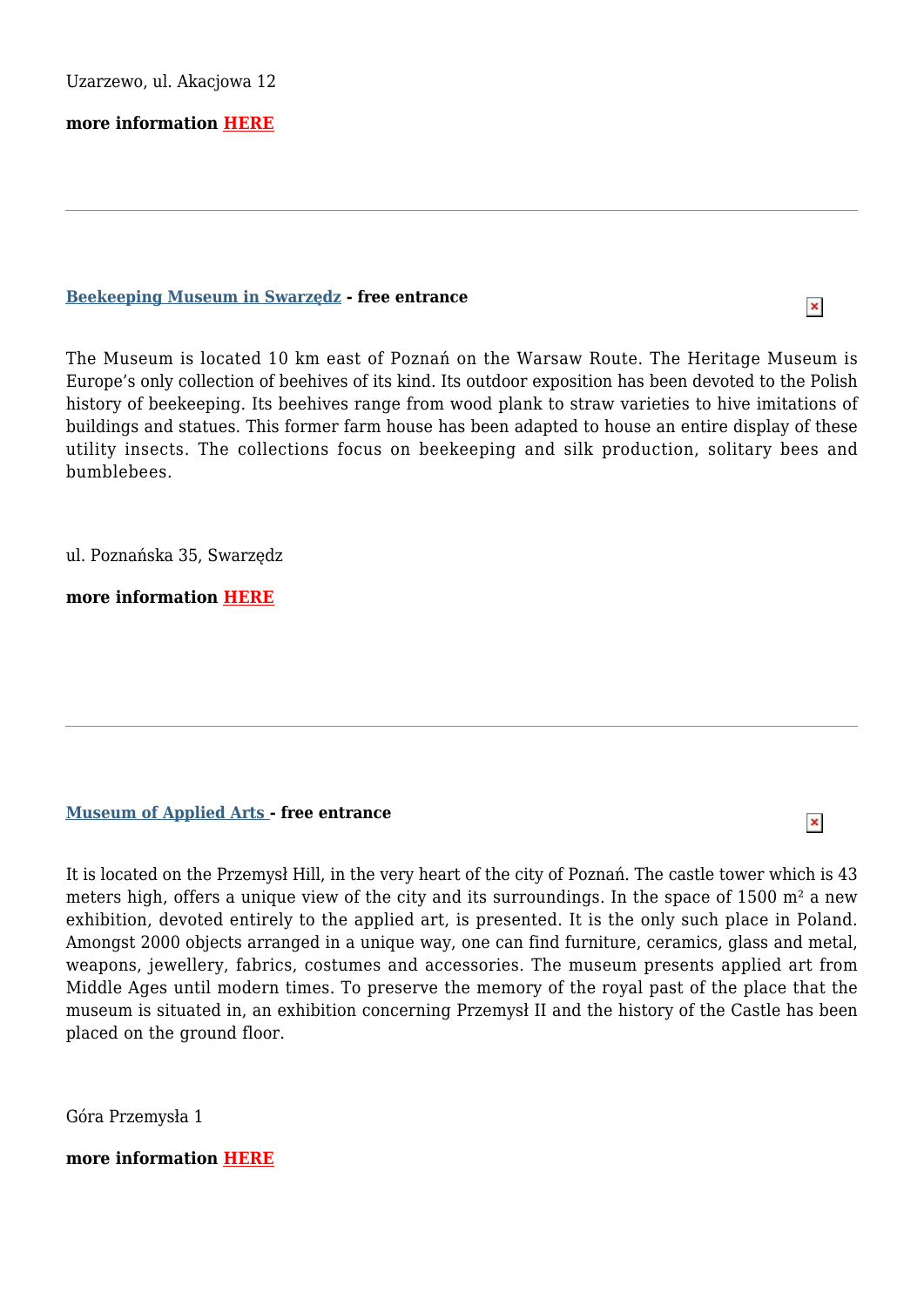#### **Museum of Armaments - free entrance**

 $\pmb{\times}$ 

The Museum of Arms is located on the premises of the former Fort Winiary (the Poznań Citadel), [which](http://poznan.travel/en/poi/show/id/453) was built by the Prussians from 1828 to 1842. Today's form of the Citadel dates back to the 1870's. At that time, the Citadel became a key part of the fortifications ring that surrounded the city. The Museum is housed in a Military Laboratory bunker added on in 1872. The bunker, which has survived as it was originally built, houses a display of militaries, documents, photographs, maps and items recovered from the Poznań fortifications. The biggest attraction of its permanent exhibition are its outdoor displays of military equipment featuring over a dozen military vehicles, nine air planes, two helicopters, five tanks, as well as numerous canons and mortars. The oldest items date back to the early 19th century.

al. Armii Poznań (Poznań Citadel)

**more information HERE**

#### **Archaeological Reserve Genius loci - free entrance**

This is the only exhibition of this type in Poland, where visitors can feel like archaeologists. Modern [architecture](http://poznan.travel/en/poi/show/id/438) houses an original archaeological site, upon entering which you will be able to see medieval engineering: relics of fortifications made of wood and earth in the 10th century by settlers under the first members of the Piast dynasty as well as gothic walls of the bishops' district. It is only here that you will be able to see authentic archaeological artifacts uncovered on the Cathedral Island and in the Śródka district and the faces of the first dwellers of Poznań, whose appearance was reconstructed by anthropologists. The tour of the Archaeological Reserve includes a visit to the Most Blessed Virgin Mary Church, with the viewing of the oldest palas of Mieszko I and the first Polish shrine, the Duchess Doubravka's chapel.

ul. Ks. I. Posadzego 3

**more information HERE**